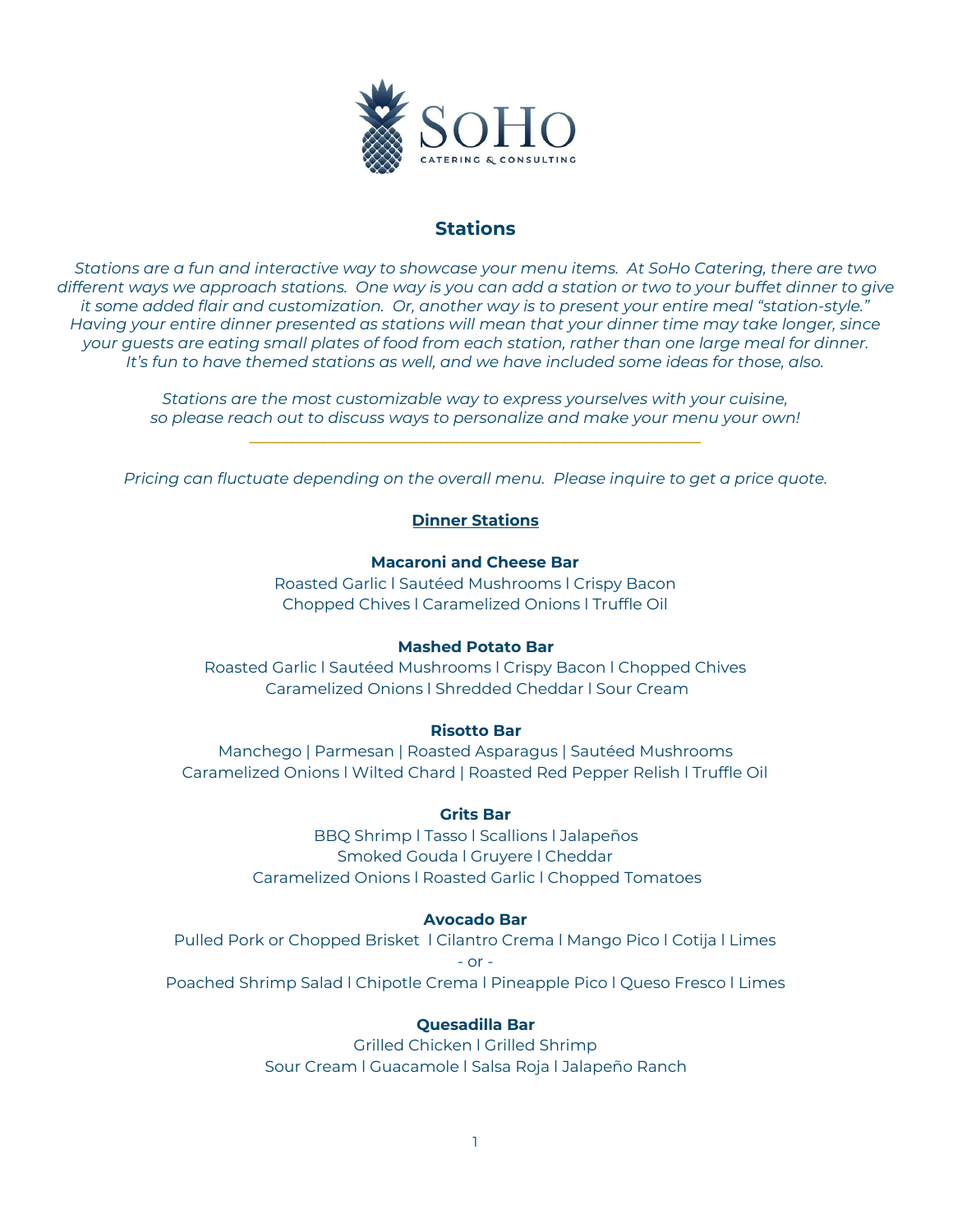### **Taco Bar**

Marinated Chicken Breast | Flank Steak Flour Tortillas | Shredded Cheddar l Shredded Lettuce Sour Cream l Guacamole l Pico de Gallo l Tomatillo Salsa

 $-$  or  $-$ 

Marinated Chicken Breast | Grilled Mahi Mahi Corn Tortillas l Classic Pico de Gallo l Mango Pico l Queso Fresco Cilantro Slaw l Chipotle Crema l Guacamole

### **Tostada Bar**

Achiote Pulled Chicken | Ground Beef | Tostadas Refried Black Beans | Queso Fresco | Shredded Mexican Cheese | Shredded Lettuce | Tomato Pickled Red Onion | Sour Cream | Pickled Jalapenos | Chipotle Aioli

# **Steak Slider Bar**

Beef Medallions on Brioche Buns Crispy Shallots | Sautéed Mushrooms | Arugula Horseradish Cream | Rosemary Aioli | Goat Cheese | Caramelized Onions

#### **Pommes Frites Bar**

Regular or Sweet Potato Fries l Poutine Gravy with White Cheddar Curds Rosemary Garlic Aioli l Truffle Aioli l Pineapple Aioli l Pesto Aioli Curry Ketchup l Sun-Dried Tomato Ketchup l Chipotle Ketchup l Teriyaki Ketchup Lemon Dill Sauce l Parmesan Peppercorn Sauce l Dijon Mustard Sauce l Mango Chutney Sauce

#### **Biscuit Bar**

Fried Chicken Tenders l Honey l Pulled Pork l BBQ Sauce l Ham l Pimiento Cheese Grape Jelly l Candied Jalapeños l Black Pepper Gravy

**\_\_\_\_\_\_\_\_\_\_\_\_\_\_\_\_\_\_\_\_\_\_\_\_\_\_\_\_\_\_\_\_\_\_\_\_\_\_\_\_\_\_\_\_\_\_\_\_\_\_\_\_\_\_\_\_\_\_**

# **Carving Stations**

*Sauces and roll choices are recommendations and can be substituted upon request.*

Beef Tenderloin Red Wine Demi l Horseradish Cream l Artisan Rolls

> Roasted Inside Round of Beef Au Jus l Rosemary Aioli l Brioche Rolls

Herb Crusted Prime Rib Mushroom Demi l Horseradish Cream l Artisan Rolls

House Smoked Brisket Peach BBQ Sauce l Onion Gravy l Brioche Rolls

Smoked Pork Tenderloin Apple-Currant Chutney l Dijon Gravy l Black Pepper Biscuits

Brown Sugar Baked Ham Jezebel Sauce l Honey Mustard Sauce l Artisan Rolls